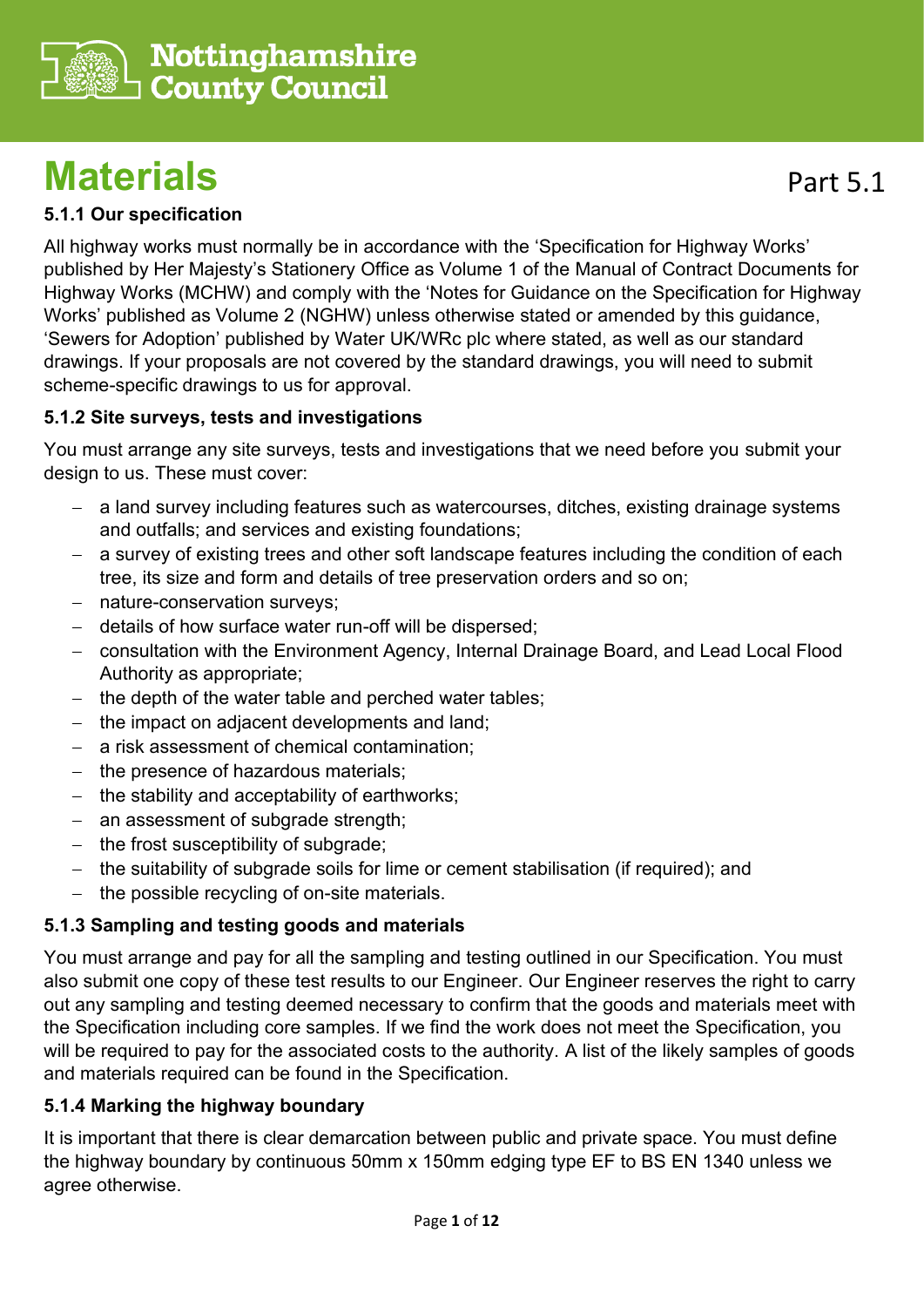## **5.1.5 Fencing and barriers**

We will not adopt any fencing erected on the highway boundary unless it is provided as a safety feature at the top of any highway structure or is a safety or noise barrier. A commuted sum would likely apply in all instances.

Safety fences and barriers must comply with Section 2 of 'Highway Construction Details' published by Her Majesty's Stationery Office as Volume 3 of the MCHW. Safety Fencing should not generally be included within residential developments.

#### **5.1.6 Existing boundaries**

You must make it clear to purchasers of individual property at the time of sale that you are transferring ownership and responsibility for existing highway boundaries to them. The lack of maintenance and cutting back of hedges is a common problem for us, particularly where the hedge had enclosed farmland or had not been regularly maintained previously. If you erect new fencing to the inside of existing hedges and fences the purchaser may mistakenly believe that the original hedge or fence is our responsibility. Access to hedges should be available to both sides for maintenance.

#### **5.1.7 Pedestrian barriers**

It may sometimes be necessary to introduce barriers to pedestrian movement. Where they are required, consideration should first be given to amending the layout or the use of features that can guide pedestrian movement whilst also contributing to the amenity of the street.

#### **5.1.8 Pedestrian guardrails**

Where it is not possible to avoid the use of barriers by design and where using a staggered barrier is not appropriate at the ends of footpaths, you must provide an agreed length of pedestrian guardrail which runs parallel to the edge of the street, leaving a clearance of 450mm from the carriageway. You may need to widen the footway to maintain the standard footway width past the guardrail. You must use guardrails where the number of pedestrians makes it necessary for you to channel them to the appropriate crossing point. You should take care to make sure that the guardrails do not interrupt visibility. You should normally use high visibility pedestrian guardrail.

#### **5.1.9 Noise fencing**

Unless we agree otherwise, noise fencing should be subject to a private maintenance agreement. However, it must meet the design requirements for a highway structure. Where it is necessary to adopt as a highway structure, you must pay us design checking fees and a commuted sum for its future maintenance.

#### **5.1.10 Earthworks**

All earthworks must comply with Series 0600 (MCHW) Table 6/1, 6/2, and 6/5, and the contract specific details; classification, definition, uses, compaction requirements, etc. should be set out in accordance with Series 0600 (NGHW) Appendices 6/1, 6/2, 6/7 and 6/8. Embankments and other areas of fill must be formed with acceptable material excavated from within the site or imported on to the site, meet the requirements of our specification for use in the permanent works, and have the approval of our Engineer to be used in that particular location.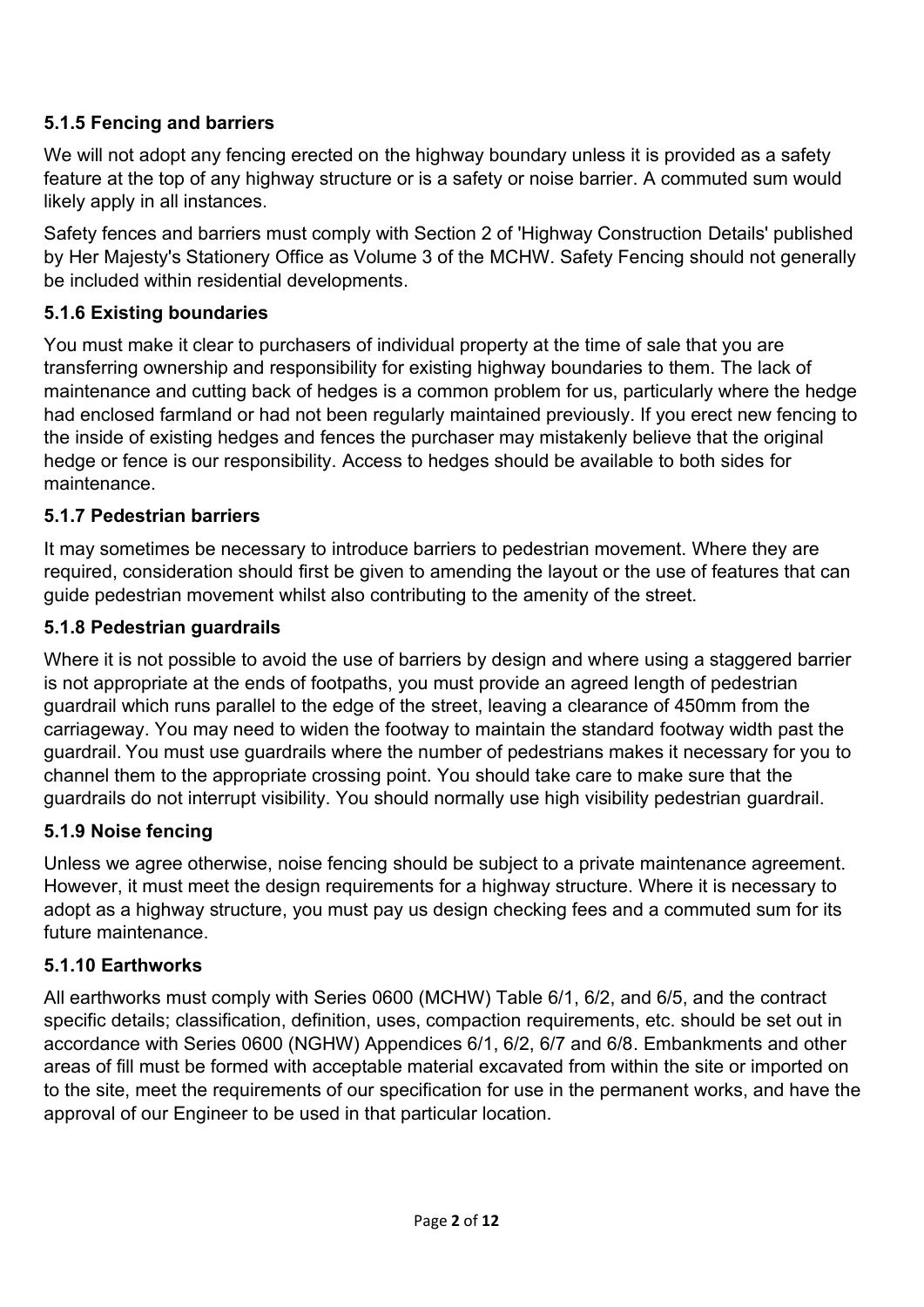## **Street pavements**

#### **5.1.11 Constructing the site access and roads external to a development**

The design and construction of works on classified roads and other roads (existing or proposed) not covered by this design guide must normally comply with the 'Design Manual for Roads and Bridges' published by Her Majesty's Stationary Office.

#### **5.1.12 Internal development streets**

Listed below are the street types covered by this design guide. The construction varies according to the street type. It is essential that you mark the street category clearly on the plans you submit for approval in line with the abbreviations in the table.

#### **Table T5.1.1**

| <b>Street &amp; Road category</b> | <b>Abbreviation</b> |
|-----------------------------------|---------------------|
| <b>Residential Street</b>         | <b>RS</b>           |
| Residential access way            | <b>RAW</b>          |
| Major industrial access road      | MajlAR              |
| Minor industrial access road      | MinIAR              |

#### **5.1.13 Subgrade assessment**

For design purposes, you must establish the CBR before you begin construction. You should notify us in advance of site tests to establish the subgrade strength and give us the opportunity to be present at such tests. You should provide the County Council with copies of all test results.

You should use soil-classification tests to give the types of soil and 'Equilibrium CBR' based on material type, using the table below unless we agree otherwise. That is the soil strength when the material is neither gaining or losing moisture (equilibrium moisture content (EMC)).

#### **Table T5.1.2**

| <b>Type of soil</b>        | <b>Plasticity index</b> | <b>Equilibrium CBR%</b> |
|----------------------------|-------------------------|-------------------------|
| Heavy clay                 | 50 or greater           | Less than 2             |
| Heavy clay                 | 40 to 49                | 2                       |
| Heavy clay                 | 30 to 39                | $\overline{2}$          |
| Silty clay                 | 20 to 29                | 3                       |
| Sandy clay                 | 10 to 19                | 4                       |
| Silt                       | Less than 10            | 1                       |
| Sand (poorly graded)       | Non-plastic             | 20                      |
| Sand (well graded)         | Non-plastic             | 40                      |
| Gravel (poorly graded)     | Non-plastic             | 40                      |
| Sandy gravel (well graded) | Non-plastic             | 60                      |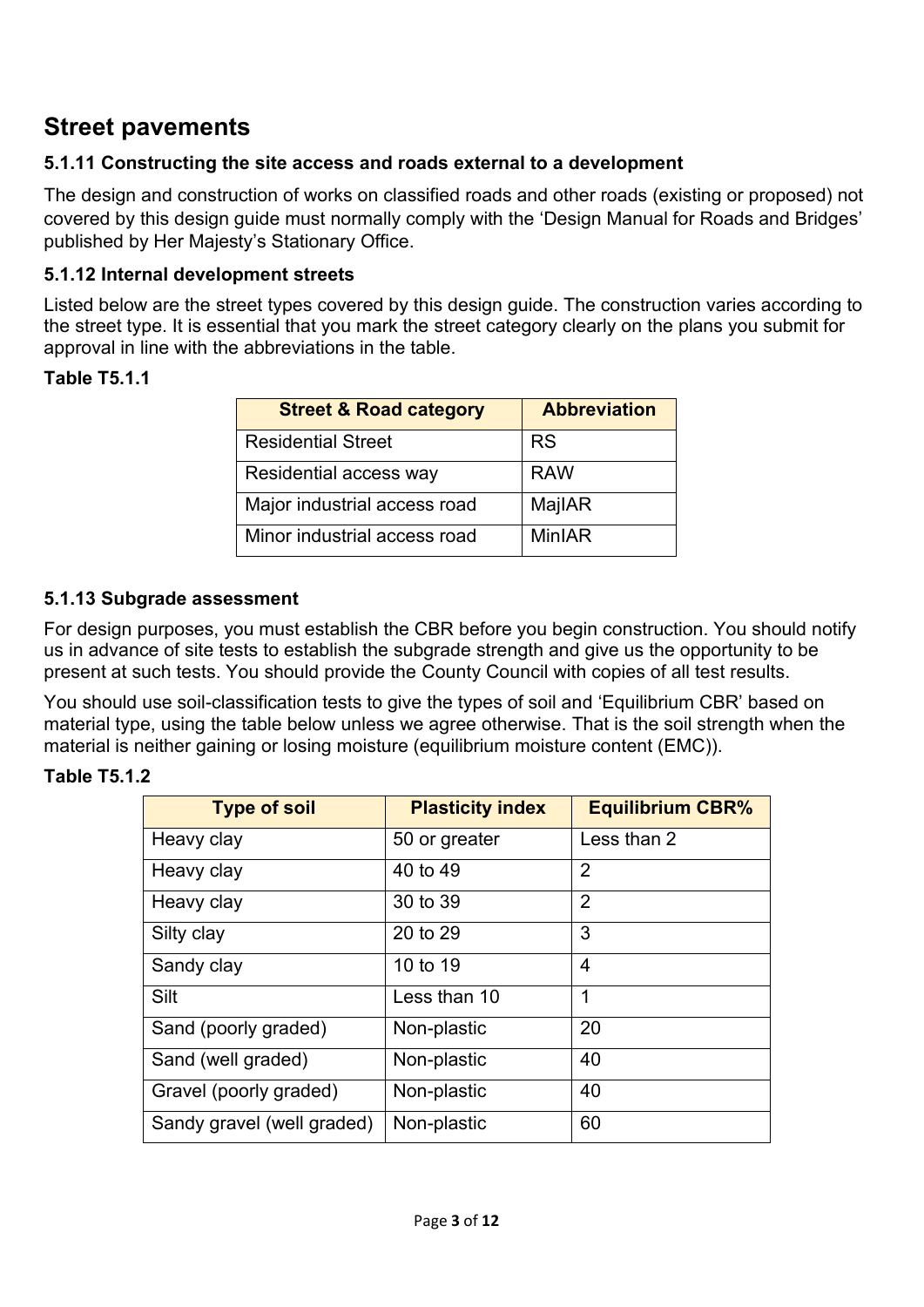## **5.1.14 Carriageway sub-base and capping layer**

## **Table T5.1.3**

| <b>CBR Value</b> | Materials within 450mm of surface must not be frost susceptible    |                 |                                                                        |                 |                                                                 |                 |  |
|------------------|--------------------------------------------------------------------|-----------------|------------------------------------------------------------------------|-----------------|-----------------------------------------------------------------|-----------------|--|
|                  | <b>Residential Street</b><br>(250mm Bituminous layer<br>thickness) |                 | <b>Residential Access Way</b><br>(200mm Bituminous layer<br>thickness) |                 | Industrial Road (300mm<br><b>Bituminous layer</b><br>thickness) |                 |  |
|                  | Capping                                                            | <b>Sub Base</b> | Capping                                                                | <b>Sub Base</b> | Capping                                                         | <b>Sub Base</b> |  |
| $< 2\%$          | 550                                                                | 200             | 500                                                                    | 250             | 600                                                             | 150             |  |
| 2%               | 400                                                                | 200             | 350                                                                    | 250             | 450                                                             | 150             |  |
| 3%               | 300                                                                | 200             | 250                                                                    | 250             | 350                                                             | 150             |  |
| 4%               | 250                                                                | 200             | 200                                                                    | 250             | 300                                                             | 150             |  |
| 5% to 15%        | 200                                                                | 200             | 200                                                                    | 250             | 250                                                             | 150             |  |
| >15%             |                                                                    | 200             |                                                                        | 250             |                                                                 | 150             |  |

Use the table below to find the thickness of capping and sub-base you need to use.

The foundation design should not vary frequently along the street. You should select an appropriate value for each significant change in the subgrade properties. Where the equilibrium CBR falls between values in the above table, you should round down the value to the lower value. When the subgrade CBR is sufficiently below 2% that capping with sub-base is not sufficient to support the pavement, special measures will be required to be approved by the County Council. Note that the use of geo-textile will only be acceptable in certain situations. You can find advice in DMRB IAN 73/06 Rev 1.

## **5.1.15 Capping materials**

Permitted material for capping shall be Class 6F2 or recycled material to Class 6F3 complying with the MCHW Specification for Highway Works Table 6/1 and 6/2. You must test the capping layer as necessary to demonstrate that it has an in-situ CBR of 15% (or equivalent test result). We may approve other materials if you have previously demonstrated to us that they will achieve an in-situ CBR of 15% (or equivalent test results). Where specifically permitted by the Engineer, material stabilised using cement or lime or both shall comply with clauses 614, 615 and 643 of the MCHW.

#### **5.1.16 Sub-base**

Sub-base must be Type 1 to Series 800 MCHW, Clause 803, and NCC Appendix 7/1.

#### **5.1.17 Surface, binder courses and bases**

The table below gives the required minimum design thicknesses and options you have for the flexible and modular (block) materials you should normally use for different development street types. Permitted pavement options are specified in NCC Appendix 7/1. The use of Stone Mastic Asphalt (SMA) shall be in accordance with NCC Clause 971AR, and NCC Clause 972AR where appropriate.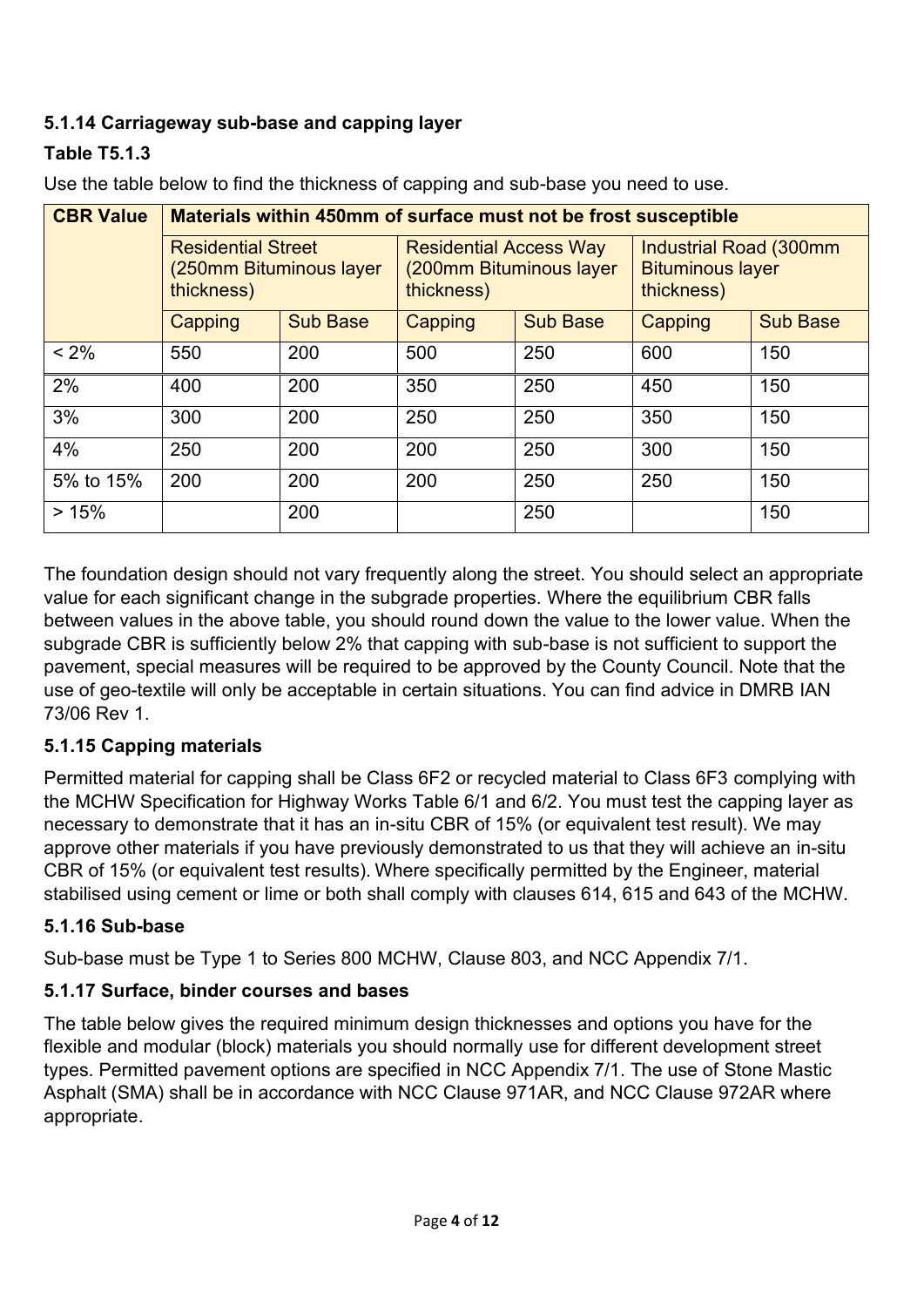|                         | <b>Table T5.1.4</b> |                                                          |                |                                                                                  |                                            |                                                                                                                                                                             |              |                                                   |                  |                                                             |                         |
|-------------------------|---------------------|----------------------------------------------------------|----------------|----------------------------------------------------------------------------------|--------------------------------------------|-----------------------------------------------------------------------------------------------------------------------------------------------------------------------------|--------------|---------------------------------------------------|------------------|-------------------------------------------------------------|-------------------------|
|                         |                     |                                                          |                |                                                                                  |                                            | Road carriageway construction materials depth                                                                                                                               |              |                                                   |                  |                                                             |                         |
|                         |                     | Main street / Residential street                         |                |                                                                                  | Residential access way and shared surfaces |                                                                                                                                                                             |              |                                                   |                  | Industrial access road                                      |                         |
|                         |                     | <b>Bituminous</b>                                        |                | <b>Block</b>                                                                     |                                            | <b>Bituminous</b>                                                                                                                                                           |              | <b>Block</b>                                      |                  | <b>Bituminous</b>                                           |                         |
|                         |                     |                                                          | <b>Notes</b>   |                                                                                  |                                            |                                                                                                                                                                             | <b>Notes</b> |                                                   |                  |                                                             | <b>Notes</b>            |
| Surface<br>course       | 40mm                | SMA 10 surf<br>40/60 (PSV<br>55)                         | 1,2,5          | 80mm                                                                             | 40mm                                       | SMA 10 surf<br>40/60<br>(PSV55)                                                                                                                                             | 1,2          | 80mm                                              | 50 <sub>mm</sub> | <b>HRA 35/14 F</b><br>surf 40/60<br>des (20mm<br>pre-coats) | $\mathbf{1}$            |
|                         | 40mm                | <b>HRA 55/10</b><br>Type F surf<br>$40/60$ des           | $2^{\circ}$    |                                                                                  | 40mm                                       | <b>HRA 55/10 F</b><br>surf 40/60<br>des                                                                                                                                     | 2            |                                                   |                  |                                                             |                         |
|                         | 40mm                | AC 10 Close<br>surf 100/150                              | $\overline{2}$ |                                                                                  | 40mm                                       | AC 10 dense<br>bin 100/150<br>rec                                                                                                                                           | 2            |                                                   |                  |                                                             |                         |
| <b>Binder</b><br>course | 60mm                | AC 20 dense<br>bin 100/150<br>des                        | 4              | 30mm sand<br>60mm AC20<br>dense bin<br>100/150 rec                               | 60mm                                       | AC20 dense<br>bin 100/150<br>rec                                                                                                                                            | 4            | 30mm sand<br>110mm<br>AC20 dense<br>bin 40/60 rec | 60mm             | AC20 dense<br>bin 40/60 rec                                 | 4                       |
|                         |                     |                                                          |                |                                                                                  |                                            |                                                                                                                                                                             |              |                                                   | 60mm             | AC20 HDM<br>bin 40/60<br>des                                | $\overline{\mathbf{A}}$ |
| Base                    | 150mm               | AC32 base<br>40/60 rec                                   |                | $100$ mm<br>AC32 base<br>40/60 rec                                               | 110mm                                      | AC32 base<br>40/60 rec                                                                                                                                                      |              |                                                   | 190mm            | AC32 base<br>40/60 rec                                      | 3                       |
|                         |                     |                                                          |                |                                                                                  |                                            |                                                                                                                                                                             |              |                                                   | 190mm            | AC32 HDM<br>base 40/60<br>des                               | 3                       |
| $\mathbf{1}$            |                     |                                                          |                |                                                                                  |                                            | Polished stone value (PSV) of course aggregate in surfacing course shall be determined from table of investigatory levels, see DMRB Part 1 HD36/06 but not less than 55     |              |                                                   |                  |                                                             |                         |
| $\overline{2}$          |                     |                                                          |                | HRA 50/10 bin 40/60 (material ref REG1) may be used for hand laying speed tables |                                            |                                                                                                                                                                             |              |                                                   |                  |                                                             |                         |
| 3                       |                     |                                                          |                | Subgrade assessment for capping layer and sub-base design are covered above      |                                            |                                                                                                                                                                             |              |                                                   |                  |                                                             |                         |
| 4                       |                     | This includes under block paved surfaces in carriageways |                |                                                                                  |                                            | Any binder course material laid as a running surface prior to the final surface course being laid must have a minimum PSV of 55 and an AAV (aggregate abrasion value) of 7. |              |                                                   |                  |                                                             |                         |
| 5                       |                     | Block paving not to be used on bus routes                |                |                                                                                  |                                            |                                                                                                                                                                             |              |                                                   |                  |                                                             |                         |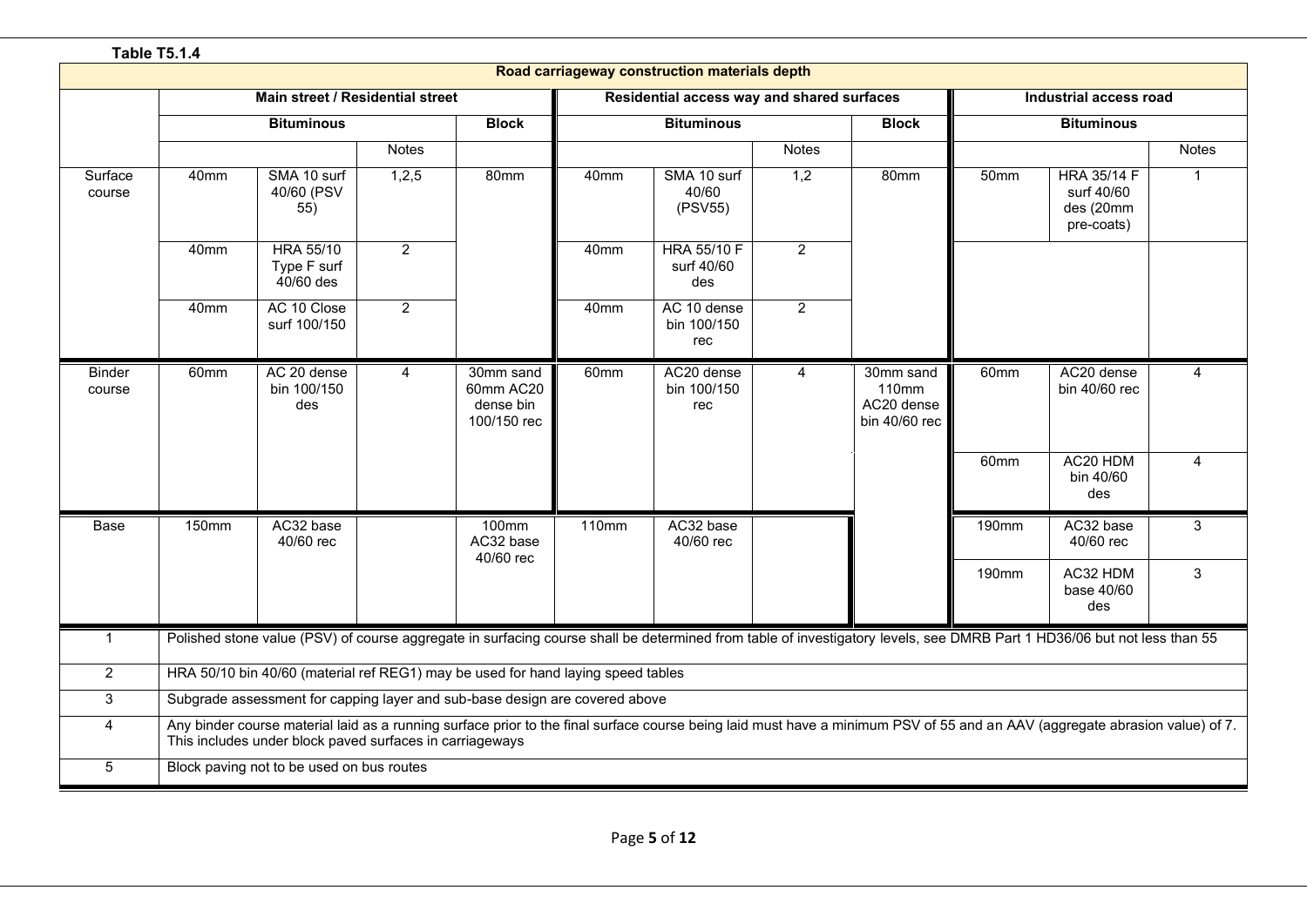Higher category roads not covered by the above table should be designed on a site-by-site basis to Design Manual for Roads and Bridges, Volume 7. Where it is necessary to alter or improve an existing road to serve a development, in most cases the minimum depth of surface course, binder course and base layer should normally not be less than that of the site access road unless otherwise agreed. For example, if you are widening a road to serve a housing development accessed by a 'residential street', then the material depth should not be less than 250mm - equal to 40mm+60mm+150mm. It may be necessary to overlay the existing carriageway to achieve the required depth.

We will not usually accept the use of block-paving for industrial roads.

## **5.1.18 Concrete-block paving in carriageways**

Where we agree that it is appropriate, you may lay concrete-block paving to carriageways, shared surfaces and other areas used by vehicles. The blocks should be laid instead of a bituminous surface course to the standard thickness and material specification including the sub-base and base layers for the street type in question. Note that a binder course will be required as per above table. Commuted sums may be payable.

## **5.1.19 High Friction Surfacing**

You are required to provide high friction surfacing on the approaches to signal-controlled junctions, roundabouts, and pedestrian crossings unless we agree otherwise. This will be either hot applied (thermoplastic) or cold applied (thermosetting) and must be in accordance with our Specification.

High friction surfacing must be applied for a minimum length of 50m ahead of the stop line on streets subject to a 30mph limit, but an increased length may be required due to the approach speed, accident record, average queue length, proximity of side streets and mix of traffic. Outside 30mph limits you should provide a minimum length equal to the stopping distance for the approach speed plus 10 m. On approaches to pedestrian crossings the high friction surfacing must be continued past the stop-line to the first line of crossing studs.

## **5.1.20 Coloured Surfacing**

This will be either hot applied (thermoplastic) or cold applied (thermosetting) and must be in accordance with our Specification. We will require the payment of commuted sums to cover the future maintenance of such surfacing.

## **5.1.21 Alternative materials for footways, cycleways, carriageways, and shared surface areas**

Where for aesthetic, environmental, or other such reasons you propose to use an alternative surfacing material, we will be prepared to consider its use so long as we have agreed its use at an early stage, the material meets the requirements of quality, durability, maintainability and sustainability, and in the interest of highway safety the material must meet specification requirements. To ensure that the surface can be kept safe and durable, we will need you to pay a commuted sum to cover the excess maintenance costs of most alternative materials and surfaces.

## **5.1.22 Resurfacing carriageways at junctions with existing roads and widening existing roads**

Where a new carriageway is joined into an existing county road or an existing county road is widened or otherwise altered, you must overlay or resurface the full width of the existing carriageway or existing carriageway as amended for the full extent of the works and to a point where a reasonable tie-in can be achieved unless we agree otherwise.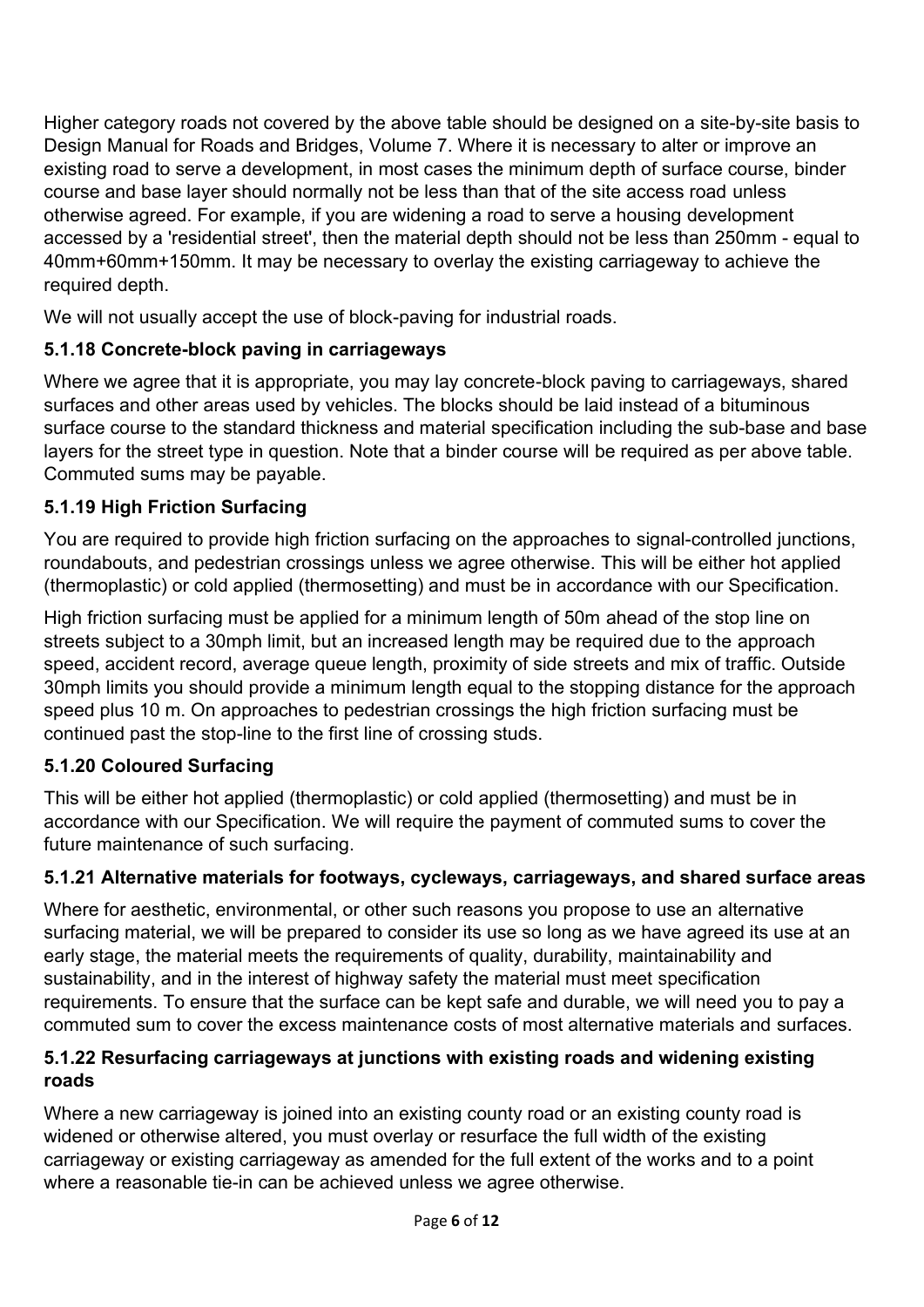## **5.1.23 Kerbs, footways, footpaths, cycleways and other similar paved areas**

The construction should be in line with the two tables below. You should also refer to the standard drawings and our Specification.

## **Table T5.1.5**

| <b>Residential Footways - construction materials and depths</b> |                           |                               |                           |                                                       |  |  |
|-----------------------------------------------------------------|---------------------------|-------------------------------|---------------------------|-------------------------------------------------------|--|--|
|                                                                 | <b>Bituminous</b>         |                               | <b>Block Paving</b>       |                                                       |  |  |
| Surface Course                                                  | 25mm                      | AC6 dense surf<br>100/150     | 90 <sub>mm</sub>          | 60mm blocks on<br>30mm bedding<br>sand<br>(compacted) |  |  |
| <b>Binder Course</b>                                            | 90 <sub>mm</sub>          | AC20 dense bin<br>160/220 rec | 90 <sub>mm</sub>          | AC dense bin<br>160/220 rec                           |  |  |
| Sub-base                                                        | 225mm (see note<br>below) | <b>Granular Type 1</b>        | 225mm (see note<br>below) | <b>Granular Type 1</b>                                |  |  |

Note: The sub-base thickness is to increase to 270mm if likely to be parked on or over-run by lorries and to 365mm if CBR values are 2% or less.

#### **Table T5.1.6**

| Footway construction at vehicular accesses serving greater than 5 dwellings |                             |                                          |                                          |  |  |
|-----------------------------------------------------------------------------|-----------------------------|------------------------------------------|------------------------------------------|--|--|
|                                                                             |                             | Access serving less<br>than 25 dwellings | Access serving more<br>than 25 dwellings |  |  |
| <b>Bituminous</b>                                                           | Surface course CGM          | 30 <sub>mm</sub>                         | 40mm                                     |  |  |
|                                                                             | <b>Binder course DBM</b>    | 85mm                                     | 60 <sub>mm</sub>                         |  |  |
|                                                                             | Base DBM                    | $\overline{\phantom{a}}$                 | 150                                      |  |  |
|                                                                             | Sub-base & Capping          | 270mm Type 1 GSB<br>(see note above)     | See CBR table                            |  |  |
| <b>Block Paving</b>                                                         | <b>Blockwork</b>            | 60mm                                     | 80mm                                     |  |  |
|                                                                             | Bedding sand<br>(compacted) | 30 <sub>mm</sub>                         | 30mm                                     |  |  |
|                                                                             | <b>Base DBM</b>             | 90 <sub>mm</sub>                         | 150mm                                    |  |  |
|                                                                             | Sub-base & Capping          | 270 Type 1 GSB                           | See CBR table                            |  |  |

#### **5.1.24 Concrete-block paving in footways**

Where we agree that it is appropriate, you may lay concrete-block paving to footways and other pedestrian areas. The concrete block paving must comply with and be laid in line with the requirements of our specification for concrete-block paving in footways. If you use block paving you may need to pay a commuted sum.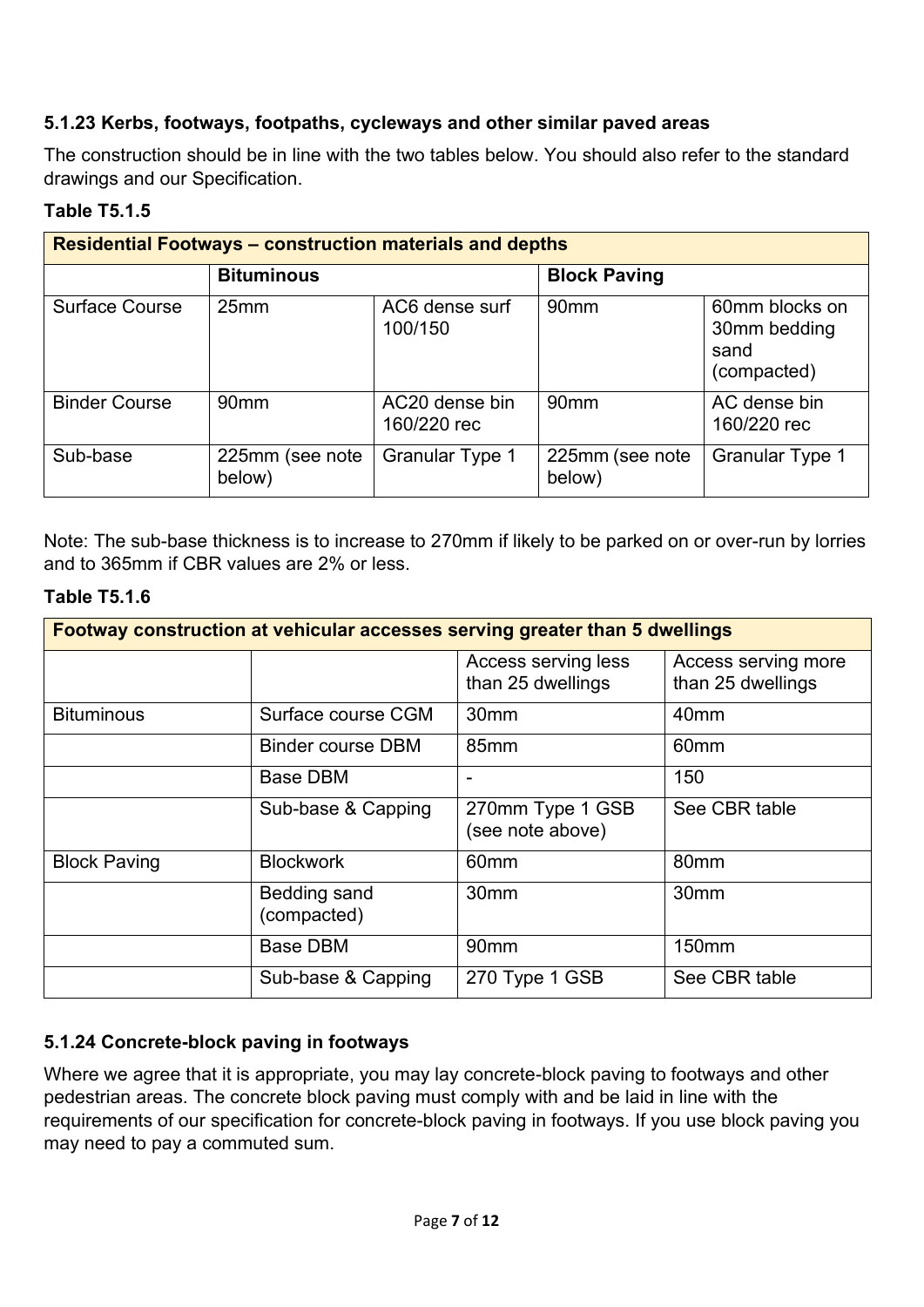## **5.1.25 Pedestrian deterrent paving**

You may use approved pedestrian-deterrent paving in areas where pedestrians are to be discouraged.

#### **5.1.26 Footways and other hard-paved areas on industrial access roads**

The construction should be in line with the below table. Where a footway crossing is to be used to access an employment or commercial development, the footway crossing must be constructed in line with industrial access road requirements.

#### **Table T5.1.7**

| <b>Footway and paved areas on industrial access roads - construction</b> |                                                           |                              |  |  |  |
|--------------------------------------------------------------------------|-----------------------------------------------------------|------------------------------|--|--|--|
|                                                                          | <b>Bituminous</b>                                         |                              |  |  |  |
| Surfacing                                                                | 40 <sub>mm</sub>                                          | HRA 55/10 F surf 100/150 des |  |  |  |
| <b>Binder course</b>                                                     | 75mm                                                      | AC20 dense bin 160/220 rec   |  |  |  |
| Sub-base                                                                 | 270mm increasing to 365mm<br>for CBR values of 2% or less | <b>Granular Type</b>         |  |  |  |

Where there is a likelihood of regular parking on hard-paved areas or areas that would otherwise be grassed, you should use high-relief contour paving to deter vehicles.

#### **5.1.27 Flush dropped pedestrian and cyclist crossing points**

You must provide these at all points where pedestrians and cyclists cross or join a carriageway (including any access more than a simple vehicular footway crossing). These crossing points will normally be constructed to our standard drawing.

#### **5.1.28 Tactile paving surfaces**

You should construct tactile paving surfaces at all controlled and uncontrolled crossing points in accordance with the government publication 'Guidance on the use of Tactile Paving Surfaces' and our standard drawings.

#### **5.1.29 Widening existing footways, footpaths and cycleways**

You must overlay or resurface full width any existing footway, footpath or cycleway that is widened, unless we agree otherwise.

#### **5.1.30 Traffic signs, road markings, studs and traffic signals**

All traffic signs you use (including bollards, retro-reflecting road studs and road markings), whether permanent or temporary, must be the size, shape, colour and type prescribed in the Traffic Signs Regulations and General Directions, and the Zebra, Pelican and Puffin Pedestrian Crossings Regulations and General Directions.

#### **5.1.31 Traffic signs**

You must show the details of individual traffic signs, including their posts and foundations to our standard drawings and specification including the making out of traffic sign schedule sheets.

#### **5.1.32 Traffic Regulation Orders**

Traffic regulation orders are required for cycleways and may be required for footpaths, to stop motor vehicles or cyclists using them. They may also be required for certain traffic signs and road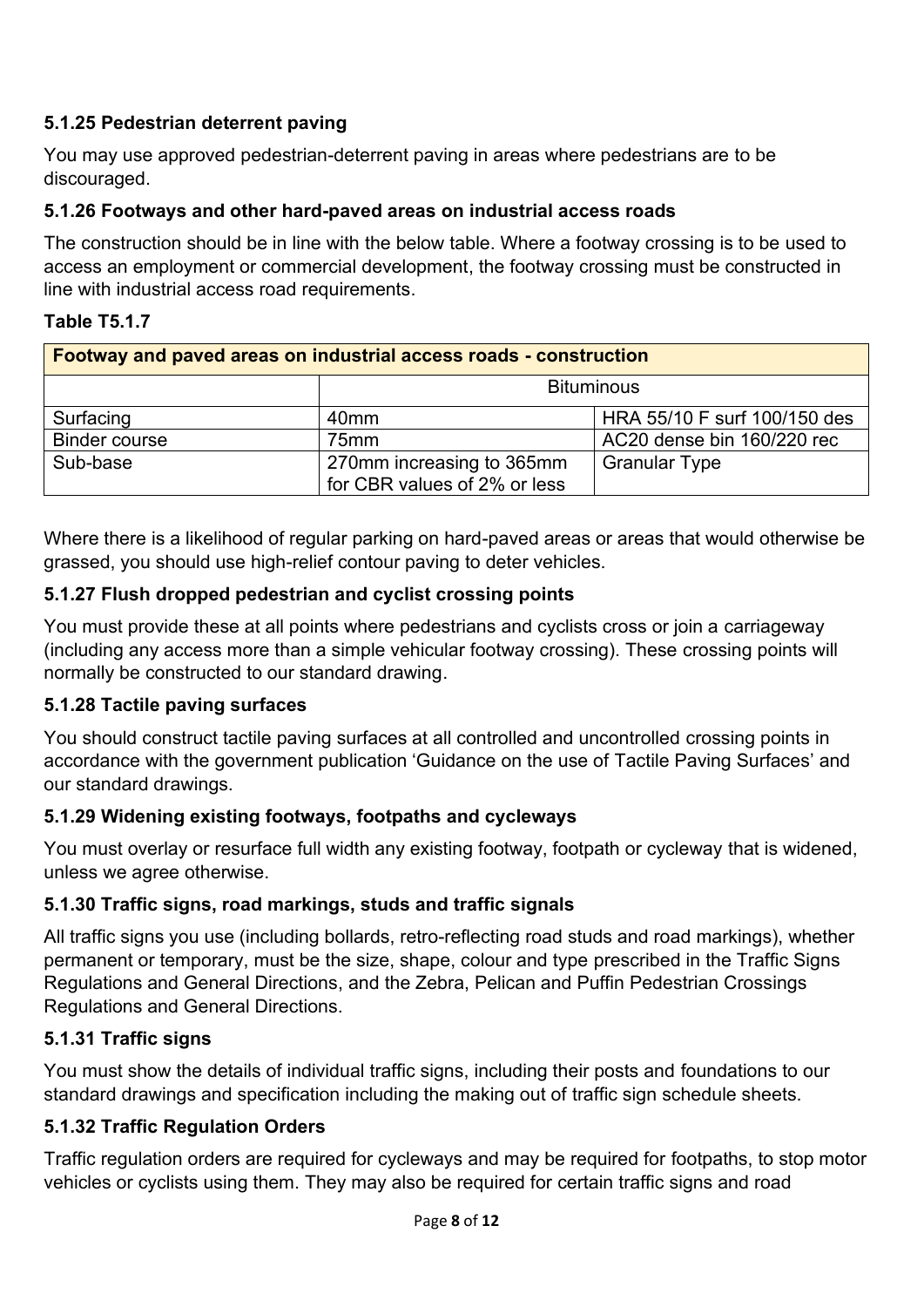markings. The successful making of an order is not guaranteed. But you must pay any costs we incur in making these orders or alterations to existing orders, whether or not the order is successfully made.

Before we make a TRO we have to carry out a public consultation. This gives members of the public the opportunity to raise objections. Because of this, the time it takes to complete the process can vary. You must pay any costs we incur carrying out these consultations whether or not the making of an order is successful.

## **5.1.33 Changes to original road layout**

You must provide signs warning of a new road layout in accordance with the Traffic Signs Regulations and General Directions on all approaches to all permanent alteration to the original road layout as soon as it is brought into use. You must maintain these signs for three months and remove them at the end of that time.

## **5.1.34 The electricity supply to illuminated traffic signs**

Most illuminated signs are to be fed by an electricity company supply. However, certain signs must be fed by a County Council private supply, for example, a bollard on a traffic island in the middle of the road.

Your layout plan must show the location of all signs and bollards that need illumination so that we can identify the requirements for the electrical supply. These will require incorporating into the street-lighting design.

You are responsible for arranging for the electricity company to provide the electricity supply to the illuminated signs or arranging for a County Council private supply, providing test certificates in accordance with British Standards and paying for all aspects of the works including paying energy charges and maintenance of the illuminated signs before we issue the final certificate.

## **5.1.35 Bulk clean and lamp change' charges**

Before we issue the final certificate of completion, you must undertake or meet the cost of a 'bulk clean and lamp change' for street lighting, illuminated signs and bollards if more than 3 years have elapsed since installation.

#### **5.1.36 Road markings**

You must provide road markings in accordance with the Traffic Signs Manual and the Traffic Signs Regulations and General Directions. You must show the location, colour and type of permanent road markings on your drawings which must comply with our Specification.

#### **5.1.37 Road studs**

You must provide road studs in accordance with the Traffic Signs Manual, show the locations and positions of road studs on your drawings. These shall be cored and filled with white thermoplastic at pedestrian, cyclist, and equestrian crossings to form marks as shown in the Traffic Signs Regulations and General Directions.

#### **5.1.38 Street name plates**

You are required to apply to the district council as the street-naming authority for names to be given to any new lengths of road. The district council will specify the details that they require, and you may be able to submit suggested names for consideration. The district council will advise you of the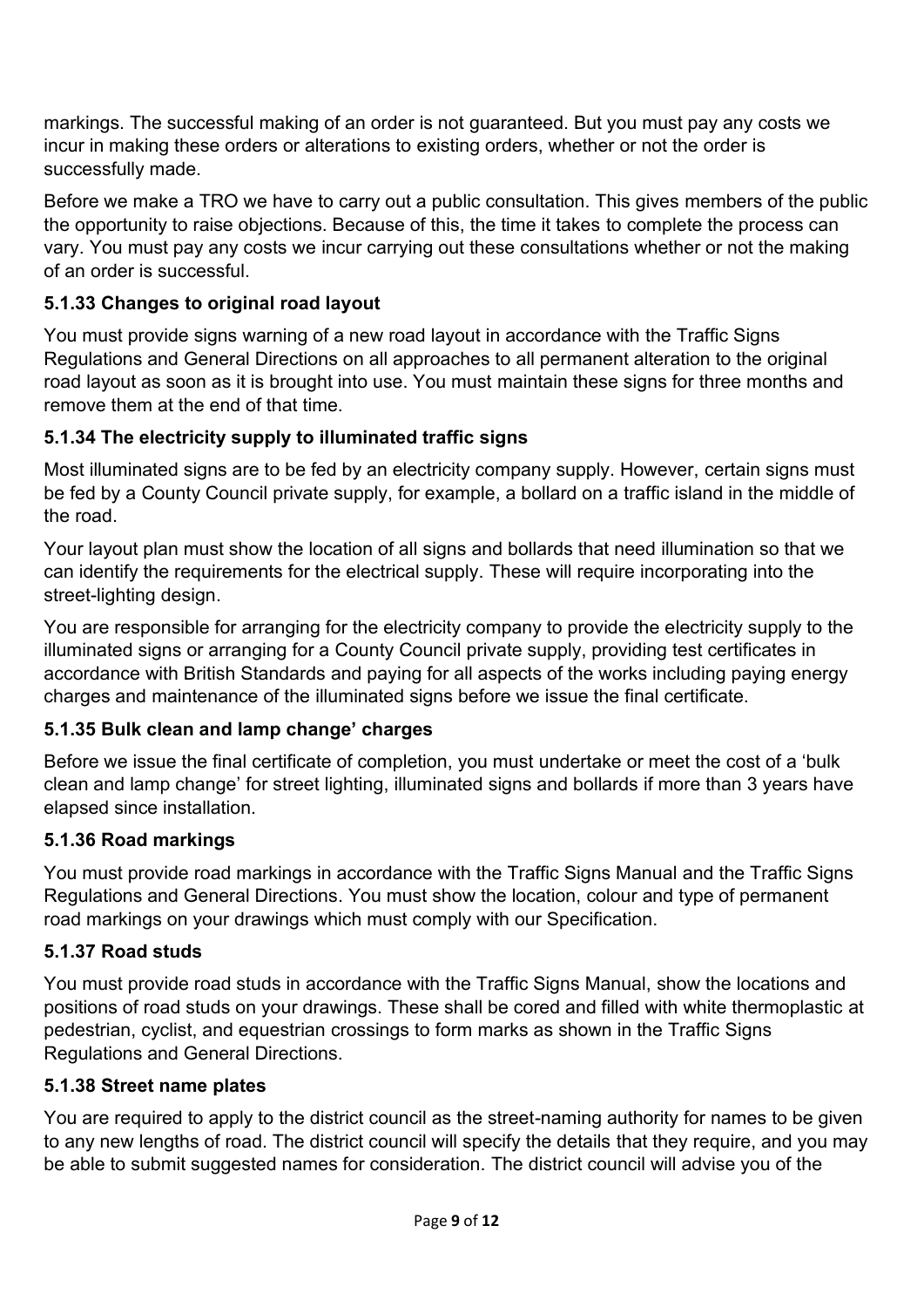names chosen, following the necessary consultations. It is your responsibility to arrange the erection of the street name plates which the district council has chosen. Any street name plates on private drives or unadopted 'roads' should clearly state that the road or drive is 'private' or 'unadopted'.

## **5.1.39 Traffic signal equipment**

We will normally design the traffic signals within the highway works based on detailed road layout drawings you have supplied. We will normally supply and install all permanent traffic-control equipment to be installed as part of the highway works. You must pay the reasonable cost to us for designing, supplying and installing the equipment including a commuted sum towards the future maintenance of the traffic-signal equipment. You must allow us access at all reasonable times to any part of the site on which cables, pipes, ducts or other apparatus associated with the trafficsignal equipment is to be installed or is located so we can carry out any works we need to do to install and maintain the cables, pipes ducts or other apparatus.

## **5.1.40 Street lighting**

The street lighting design will require technical approval as part of a Section 38 or Section S278 designed submission unless undertaken by us as well amendments or removal of existing street lighting. This shall be produced in accordance with the British Standard and Manual of Contract Documents for Highways Works. Ducts to be adopted by the County Council should be orange, have a nominal internal diameter of 100mm, and be solid. You should contact the Electricity Distribution Network Operator to determine their requirements.

You are responsible for ensuring that the street lighting design is undertaken, ensuring that the specification of equipment is in accordance with our specification, marking the exact position of the street lights on site for the street lighting contractor, arranging for the electricity company to provide the electricity supply to the street lights, providing up to date test certificates in accordance with the British Standard, and paying for all aspects of the works including paying energy charges and maintenance of the street lights before we issue the final certificate of completion.

## **5.1.41 Alternative street lighting**

The street lighting specification we provide will use 'standard' galvanised steel columns with roadlighting lanterns of the appropriate height and luminance. The use of heritage or other non-standard street lighting columns and lanterns will require our approval at an early stage and will attract a commuted sum to cover the increased costs of maintenance and replacement associated with this type of equipment.

Streetlights may be mounted on buildings provided the necessary wayleave is secured for the lifetime of the development at no cost to the Council. In many settings, this may offer a better solution than providing columns and reduce street clutter.

## **5.1.42 Street furniture and street art**

It is important to establish at an early stage (and certainly before any-planning application) what street furniture and so on is proposed within areas that are intended to be adopted as publiclymaintained highway, and who would be responsible for it. You may need to include this as part of a concept proposal that you are required to prepare for your proposed development. Details will be required as to who is to accept future maintenance responsibility. A commuted sum is likely to be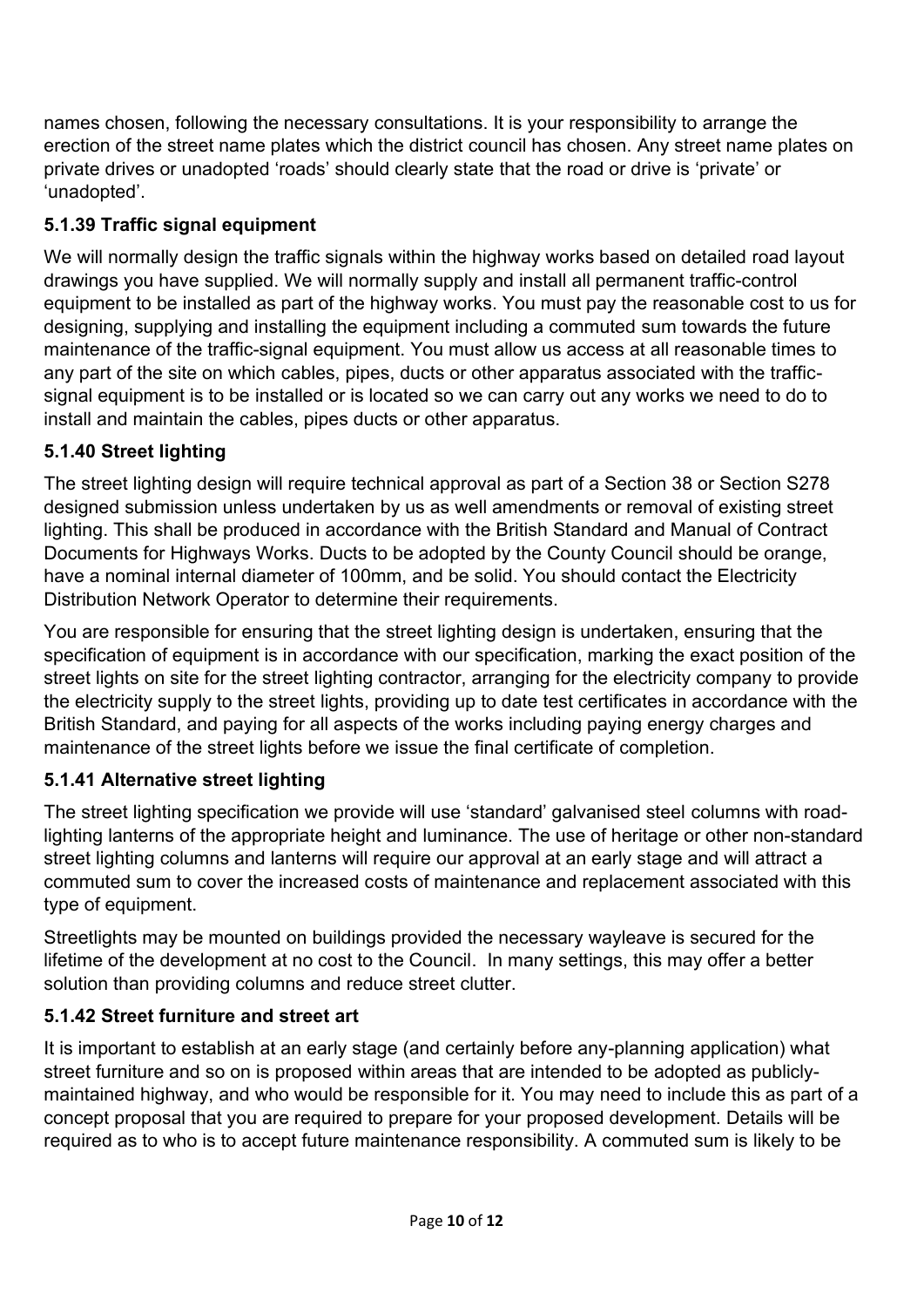payable for any assets not essential for highway purposes but to be maintained by us. The County Council does not adopt public art.

## **5.1.43 Landscaping**

Streets, footways, footpaths, cycleways, grass, shrubs, and trees should complement the appearance of the development and the character of the surrounding area. The appropriate use of a variety of soft and hard landscaping materials, and the incorporation of existing trees and other features should be an integral part of the initial design.

Developers need to recognise that planted areas for adoption should be designed for minimal maintenance and may not be considered appropriate for highway purposes. Therefore, the overall use of materials, planting and landscaping of any new development should be discussed at an early stage with the local planning authority and us. However, it is important for developers to appreciate that the issue of planning consent does not imply that all proposed landscaping will be accepted for adoption by the County Council.

In residential and industrial areas environmental features such as planting boxes, public open spaces, grassed areas, existing trees, hedges and fences and landscaped areas will not normally be adopted by the County Council. Where such features are proposed, the developer must agree with the local planning authority future maintenance arrangements.

## **5.1.44 Hard Landscaping**

It may be preferable to use hard landscaping rather than grass or ground cover planting in small areas of verge and within visibility splays particularly if this is more appropriate for example in an urban setting.

#### **5.1.45 Grass**

Grass is the normal acceptable treatment for service strips, verges, and rural visibility splays either by way of grass seeding or the laying of turf in accordance with our specification.

The use of verges between carriageways and footways will require careful consideration as grass at the side of a road can makes it difficult for some people to alight from cars, restricts pedestrian crossing movements, can become rutted due to on street parking, and can obstruct sight lines from junctions and accesses particularly when trees are incorporated within the verge. If verges are proposed, these may be located at the back of footways where they may cause issues if located at the edge of the carriageway and then can be maintained either by the frontages or by a management company. When highway adoption is considered appropriate, the County Council is likely to seek a commuted sum for future maintenance.

#### **5.1.46 Trees**

Trees on or next to the highway can be severely damaged by construction and maintenance work to streets and footways. Wherever possible, our policy is to retain, preserve and protect existing healthy highway trees when carrying out street construction. Protection measures must always be thorough. You should put them in place before the works begin and maintain them until the works are finished.

Tree roots need to absorb oxygen to survive, so most of a tree's root system is found in the aerobic (oxygen-rich) soil within the 600mm immediately below the surface. The tree's roots absorb nutrients and moisture from the soil and can extend well beyond the area taken up by its crown.